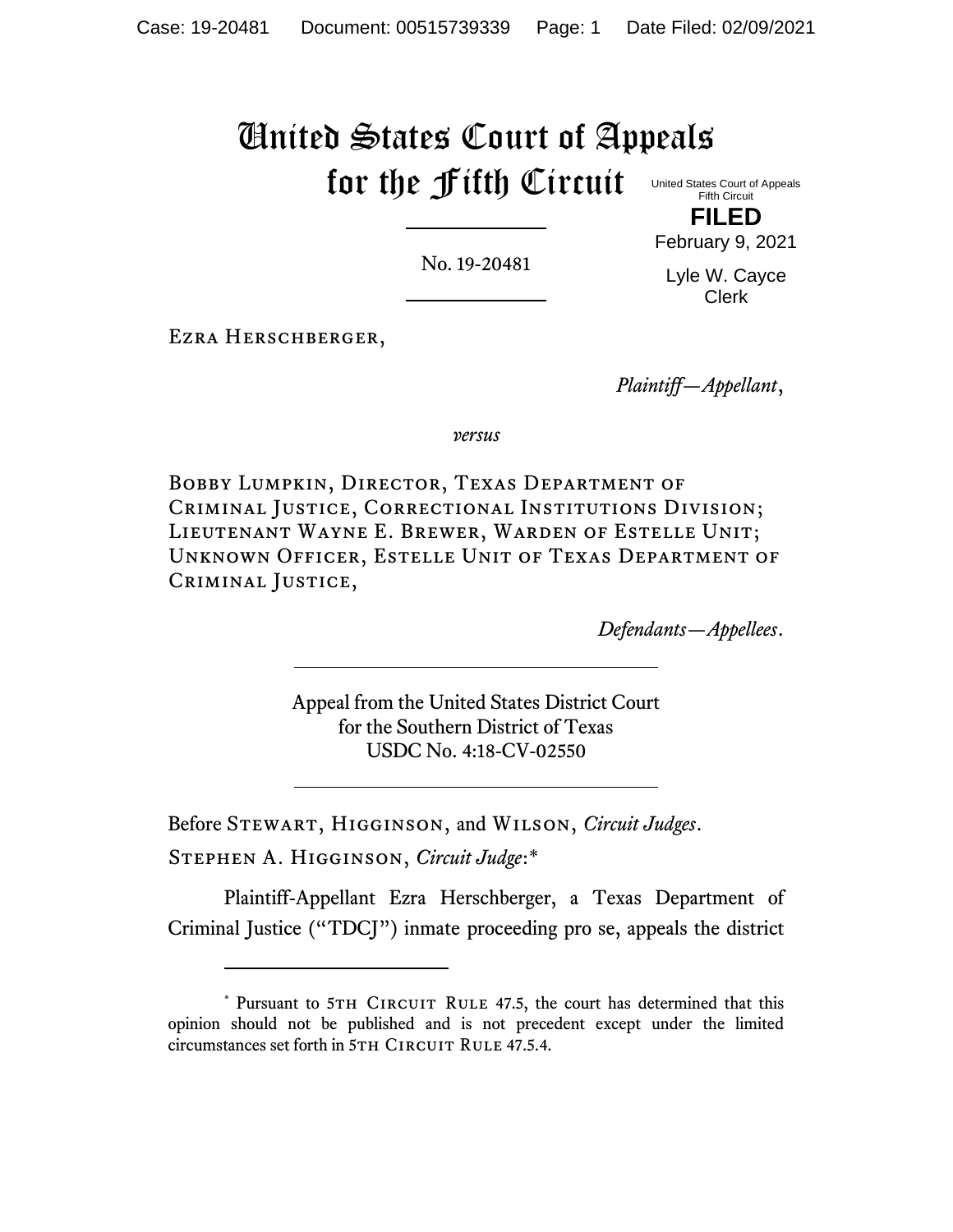court's sua sponte dismissal of his complaint, which alleged violations of the Americans with Disabilities Act (the "ADA") and the Rehabilitation Act of 1973 (the "RA") by TDCJ officials, for failure to exhaust administrative remedies. Because the district court erred in dismissing Herschberger's complaint sua sponte and in concluding that Herschberger had failed to exhaust his administrative remedies, we vacate and remand.

I.

Herschberger, who describes himself as visually impaired and hard of hearing, resides in the E-1 wing of the Estelle Unit, a Texas state prison in Huntsville, Texas. According to Herschberger's pleadings before the district court, the E-1 wing is designated for disabled inmates and maintains a policy requiring prison officials to signal certain events, such as the closing of cell doors, using a system of lights and buzzers and by walking a "run."

Herschberger alleges that on September 1, 2017, while he was standing in the doorway of his cell, an unidentified prison officer closed his cell door without signaling. Though Herschberger tried to move out of the doorway once he realized that the door was closing, his left ring finger was caught in the door. Herschberger's fingertip was allegedly severed and his entire fingernail pulled off. Herschberger further alleges that prison officers continue to close cell doors in the E-1 wing without properly signaling.

On September 11, 2017, Herschberger filed a "Step 1 Offender Grievance Form" with the TDCJ. After stating that he is housed in the E-1 wing and noting the date of the complained-of incident, Herschberger explained that his hand was caught in his cell door when the door was closed without any signal, resulting in the loss of his fingertip and fingernail. Herschberger further noted his understanding that officers are required to signal and walk the run before closing or opening cell doors. TDCJ responded to Herschberger's Step 1 grievance on October 5, 2017: "Your complaint has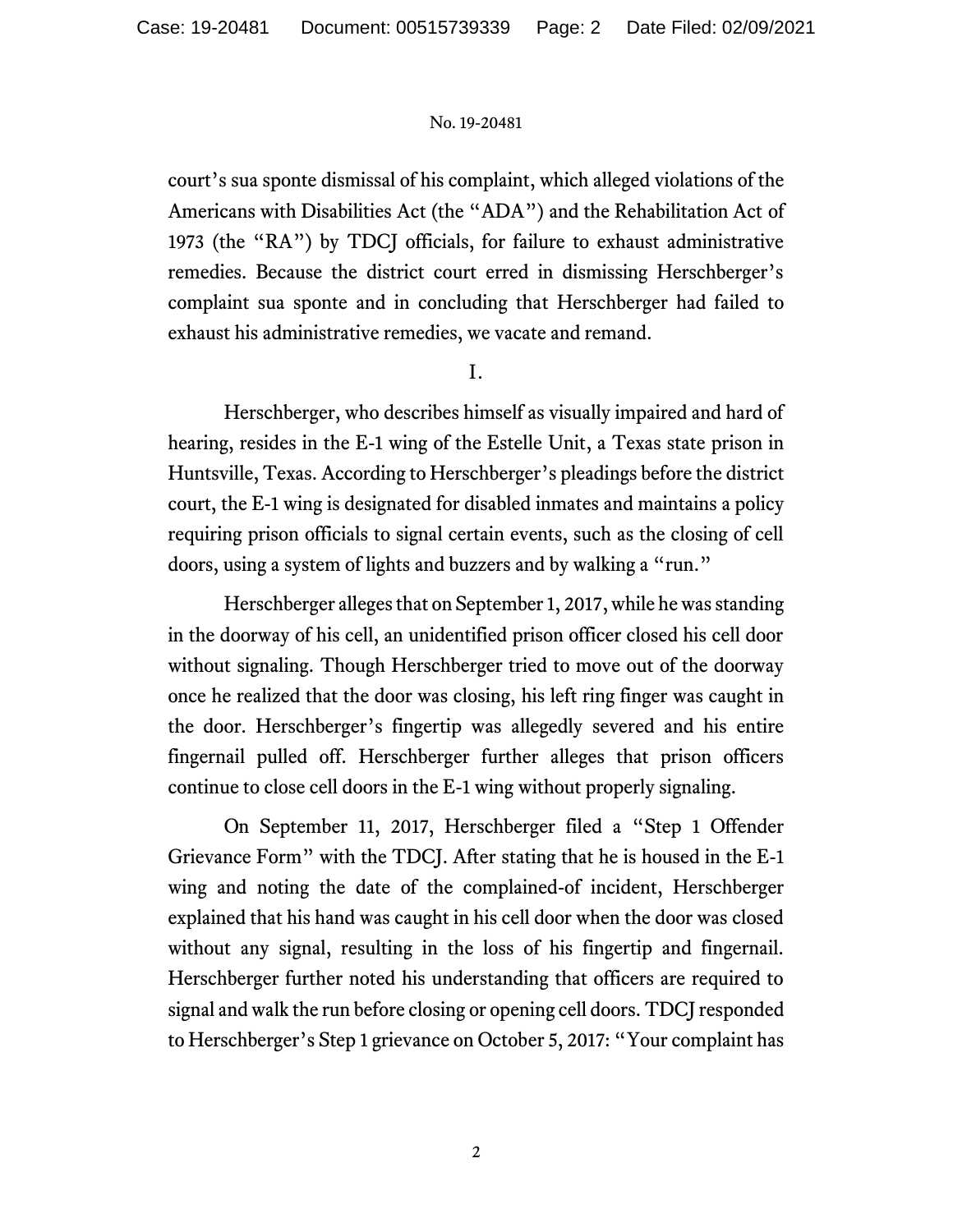been noted by this office. Sergeant Cisneros escorted you to medical where you were treated for the injury. Officers are to announce the movement of doors. An injury report was produced including medical notes. No further action is warranted by this office."

On October 11, 2017, Herschberger filed a "Step 2 Offender Grievance Form" with the TDCJ appealing this response. In his Step 2 grievance, Herschberger represented that prison officers continued to fail to signal the closing of cell doors in his wing. TDCJ responded on January 5, 2018: "Risk Management has completed an investigation into your grievance. The issue was correctly answered and resolved at Step 1."

On July 20, 2018, Herschberger filed a complaint against the director of the TDCJ, the warden of the Estelle Unit, and an unknown TDCJ officer in federal district court pursuant to 42 U.S.C. § 1983. Herschberger alleged that defendants had violated the Eighth Amendment, the ADA, 42 U.S.C. § 12131 et seq., and Section 504 of the RA, 29 U.S.C. § 794 et seq., through their failure to ensure the proper signaling of cell door movements in the E-1 wing.

The district court granted Herschberger's motion to proceed in forma pauperis, and Herschberger subsequently responded to the district court's order for a more definite statement. Prior to serving the defendants<sup>1</sup> and without conducting a Spears hearing,<sup>2</sup> the district court dismissed

<sup>&</sup>lt;sup>1</sup> The district court docket lists Edward Larry Marshall, of the Office of the Attorney General for the State of Texas, as the attorney of record for the defendants. The Texas Office of the Attorney General has informed us that Marshall did not in fact appear for the defendants, and that no defendant was ever served in this case. A review of the record on appeal confirms that the defendants were never served, nor did any attorney appear for the defendants.

<sup>2</sup> Pursuant to *Spears v. McCotter*, 766 F.2d 179 (5th Cir. 1985).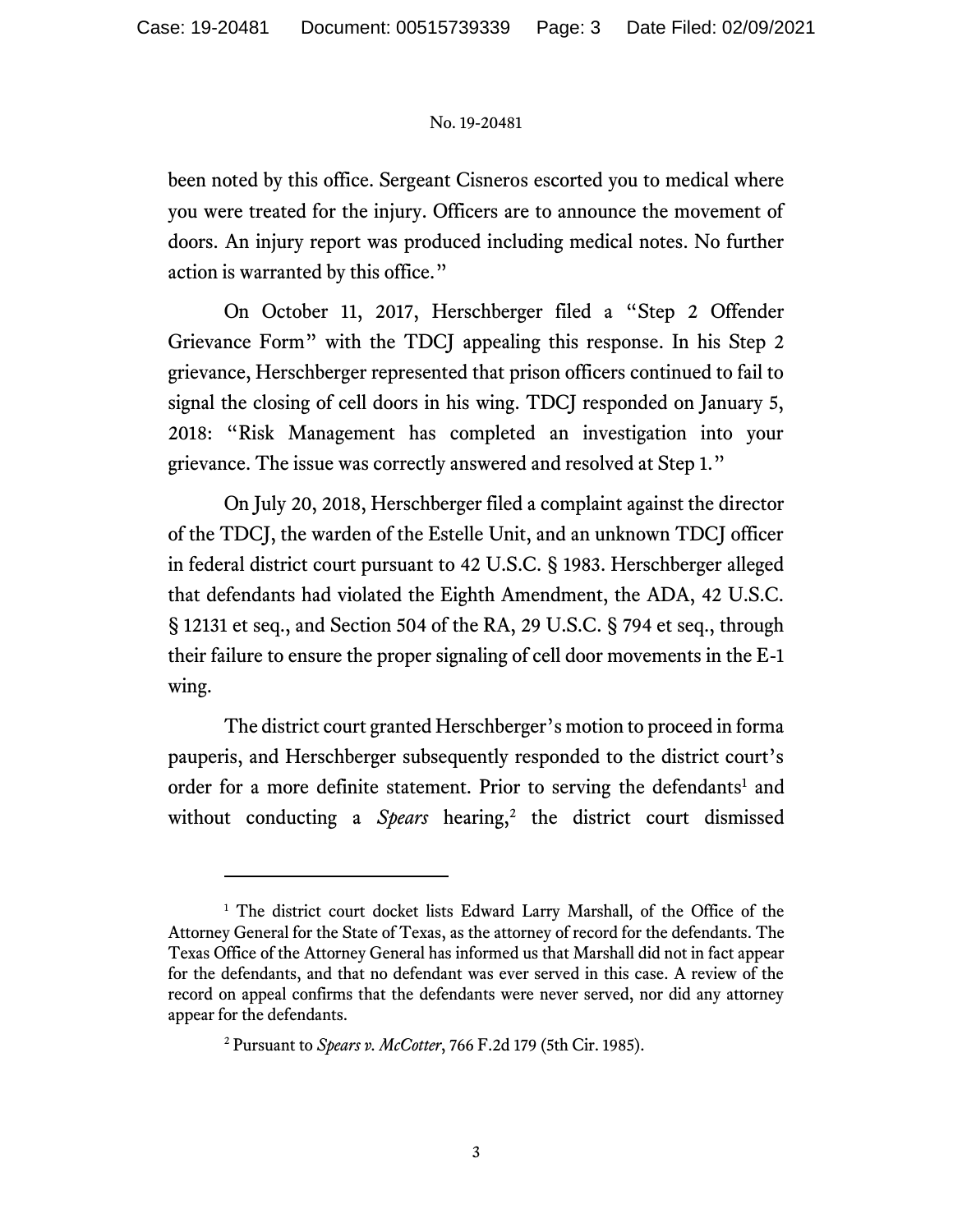Herschberger's complaint with prejudice as frivolous pursuant to 28 U.S.C.  $\S$  1915(e)(2)(B)(i). The district court asserted the following bases for its dismissal: (1) Herschberger's ADA and RA claims were dismissed for failure to exhaust administrative remedies;<sup>3</sup> (2) his Eighth Amendment claims were dismissed for failure to state a claim; (3) his claims against the TDCJ director and the prison warden were dismissed for failure to properly allege respondeat superior liability; and (4) and his claims against defendants in their official capacities were dismissed as barred by the Eleventh Amendment and for failure to properly state a *Monell* claim.<sup>4</sup>

Herschberger timely appealed.

# II.

On appeal, Herschberger challenges the district court's dismissal of his ADA and RA claims for failure to exhaust administrative remedies. Herschberger does not brief any arguments he might have against the district court's other grounds for dismissal and has thus waived these issues on appeal. *Brinkmann v. Dall. Cnty. Deputy Sheriff Abner*, 813 F.2d 744, 748 (5th Cir. 1987); *see also Grant v. Cuellar*, 59 F.3d 523, 524 (5th Cir. 1995). We generally review a district court's dismissal of a complaint as frivolous under

<sup>&</sup>lt;sup>3</sup> We note that district courts more typically dismiss prisoners' complaints for failure to exhaust administrative remedies as having failed to state a claim under 28 U.S.C. § 1915(e)(2)(B)(ii) or § 1915A(b)(1), rather than as frivolous under § 1915(e)(2)(B)(i). *See, e.g.*, *Carbe v. Lappin*, 492 F.3d 325, 328 (5th Cir. 2007) (stating that a district court may dismiss a prisoner's complaint "for failure to state a claim, predicated on failure to exhaust"); *Torns v. Miss. Dep't of Corr.*, 301 F. App'x 386, 388 (5th Cir. 2008) (reviewing dismissal of a complaint under § 1915A for failure to exhaust); *Hicks v. Garcia*, 372 F. App'x 557, 557-58 (5th Cir. 2010) (same). Because we apply the same standard of review to a dismissal for failure to exhaust administrative remedies under any of these statutory provisions, we need not consider whether the district court would have more appropriately dismissed Herschberger's complaint for failure to state a claim rather than as frivolous.

<sup>4</sup> Pursuant to *Monell v. Dep't of Soc. Servs. of N.Y.*, 436 U.S. 658, 694 (1978).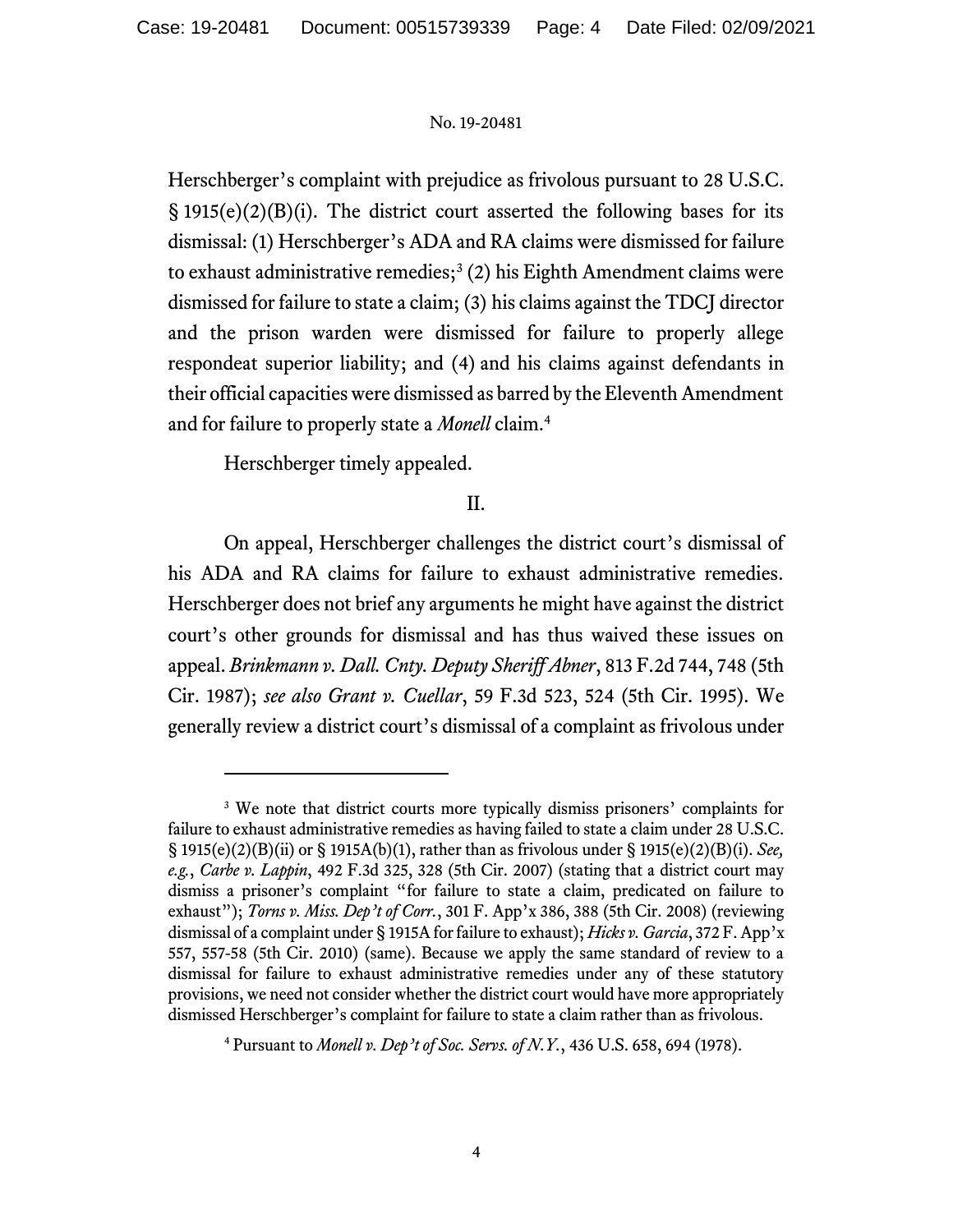§ 1915(e)(2)(B)(i) for abuse of discretion. *See Ruiz v. United States*, 160 F.3d 273, 275 (5th Cir. 1998). However, we review a district court's dismissal of a prisoner's complaint for failure to exhaust de novo. *Carbe v. Lappin*, 492 F.3d 325, 327 (5th Cir. 2007) (citing *Powe v. Ennis*, 177 F.3d 393, 394 (5th Cir. 1999)).

## III.

The Prison Litigation Reform Act of 1995 ("PLRA"), 42 U.S.C. §§ 1997e et seq., enacted to help courts more efficiently process prisoner lawsuits, requires federal courts to screen prisoner suits as early as practicable and dismiss complaints that fail to state a claim. *See* 28 U.S.C. § 1915A; *see also* 42 U.S.C. 1997e(c)(1). The PLRA also requires inmates to exhaust all available administrative remedies before bringing a claim to federal court. 42 U.S.C. § 1997e(a). Since Herschberger is a Texas state prisoner, we rely on the grievance procedure of the TDCJ. That procedure requires inmates to complete a two-step process before their claim may be considered exhausted. *See Rosa v. Littles*, 336 F. App'x 424, 428 (5th Cir. 2009) (per curiam) (citing *Johnson v. Johnson*, 385 F.3d 503, 515 (5th Cir. 2004)).

Consistent with the PLRA, a district court may in some cases dismiss a complaint sua sponte and prior to serving defendants. *See* 28 U.S.C. §§ 1915A(b)(1), 1915(e)(2)(B). The Supreme Court has held, however, that the failure to exhaust administrative remedies is an affirmative defense and must generally be pled by defendants in order to serve as the basis for dismissal. *Carbe*, 492 F.3d at 327-28 (citing *Jones v. Bock*, 549 U.S. 199, 216 (2007)). Inmates are not required to plead or otherwise demonstrate exhaustion in their complaints. *Id.* at 328. A district court may only dismiss a claim sua sponte based upon failure to exhaust if such failure is "apparent from the face of the complaint." *Id.* at 328 n.9 (citing *Jones*, 549 U.S. at 215).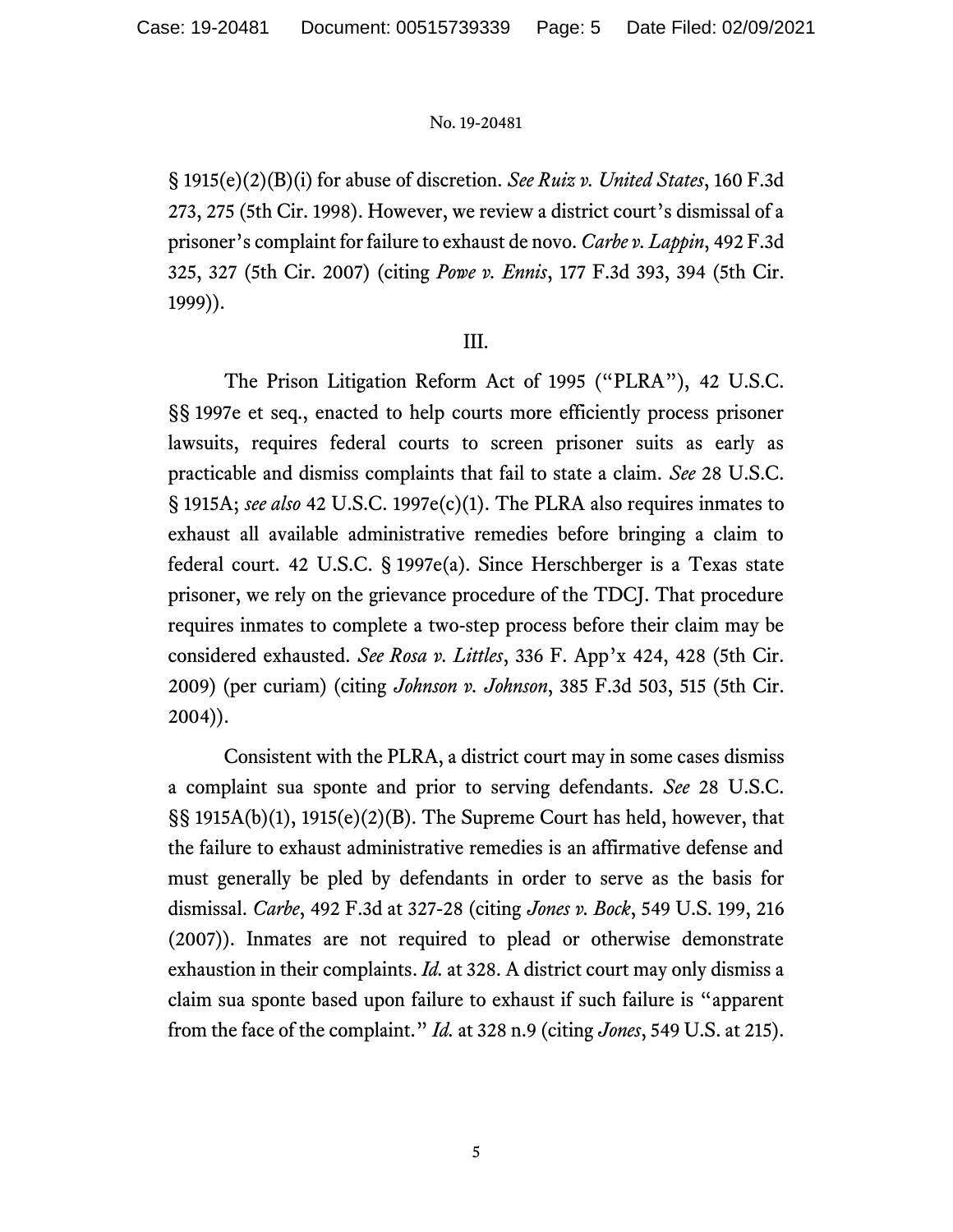That is not the case here. Nowhere does Herschberger's complaint indicate that he failed to exhaust his administrative remedies. In fact, though he was not required to do so, Herschberger specifically stated in his complaint that he *had* exhausted his administrative remedies and attached his as-filed Step 1 and Step 2 grievance forms, as the form complaint prompted him to do. 5

The district court erred by dismissing Herschberger's ADA and RA claims based upon his supposed failure to exhaust, sua sponte and prior to the defendants being served with the complaint. On remand, the correct procedure would be to serve the defendants and allow them to either raise or waive the defense. *See Torns*, 301 F. App'x at 390.

## IV.

In light of our remand, we take this opportunity to observe that the district court may wish to revisit any reasoning that Herschberger had not satisfied the substantive requirements for exhausting his administrative remedies. In its dismissal opinion, the district court acknowledged that Herschberger had completed both steps of the TDCJ's grievance process and described the TDCJ's procedural requirements, with which Herschberger had complied. According to the district court, however, "Herschberger did not complain of a violation of the ADA or RA in his grievance. Therefore,

<sup>&</sup>lt;sup>5</sup> The form complaint used by the district court in this case ("Prisoner's Civil" Rights Complaint (Rev. 05/2015)") asks inmates to represent whether they have "exhausted all steps of the institutional grievance procedure" and attach a copy of the "final step of the grievance procedure with the response supplied by the institution." However, again, sua sponte dismissal based on "reliance on information elicited by such a form complaint effectively puts the onus on [the plaintiff] to affirmatively plead and demonstrate exhaustion, [and would be] contrary to *Jones* and *Carbe*." *Land v. Gage*, 693 F. App'x 358, 359 (5th Cir. 2017) (per curiam) (unpublished) (citing *McDonald v. Cain*, 426 F. App'x 332, 333-34 (5th Cir. 2011)); *Torns v. Miss. Dep't of Corrs.*, 301 F. App'x 386, 389 (5th Cir. 2008).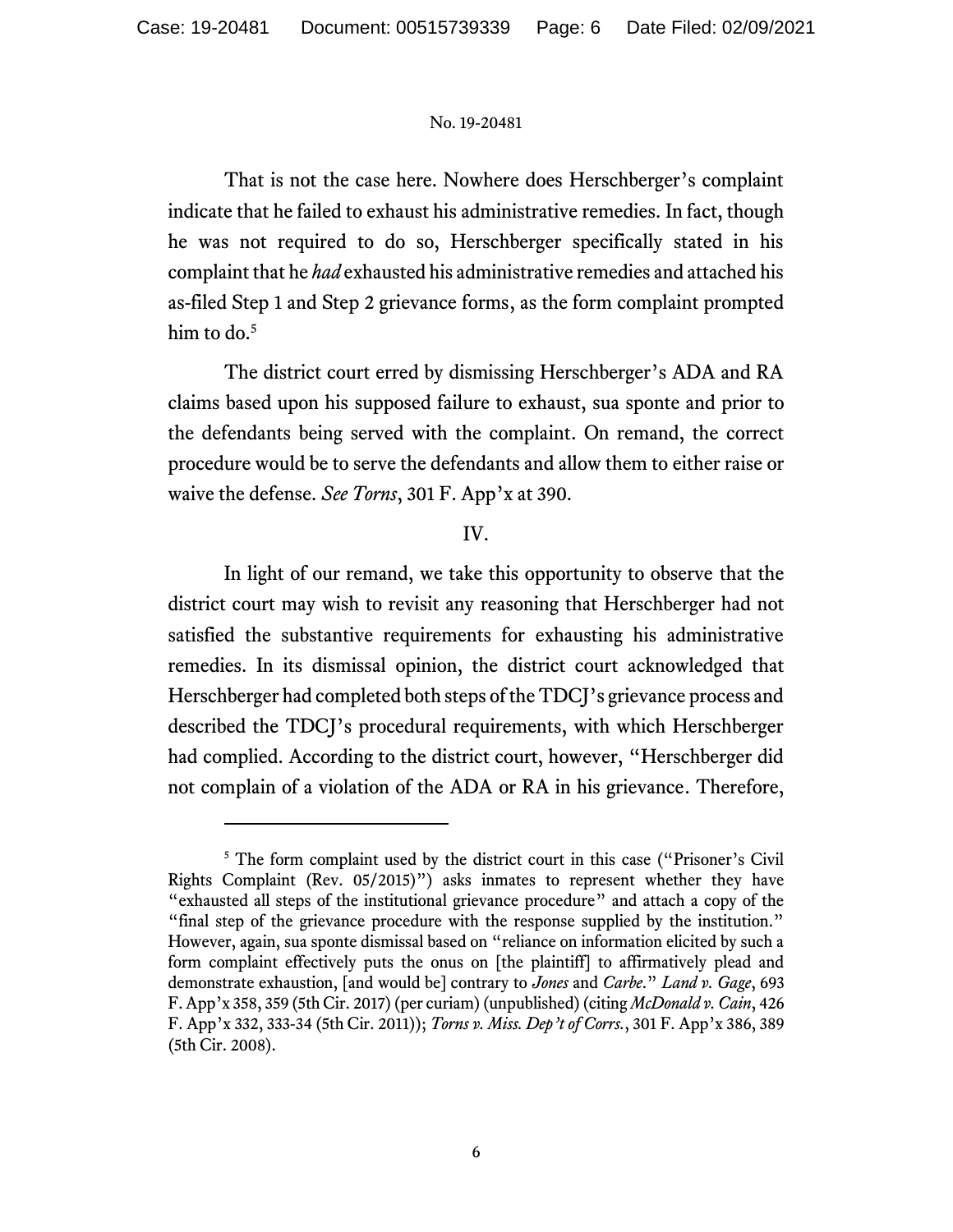under Fifth Circuit case law, he has not exhausted administrative remedies as to these claims."

Our precedent in *Johnson* established the substantive requirements for a prisoner's grievance to exhaust administrative remedies in the Fifth Circuit. 385 F.3d at 515-523. *Johnson* instructs that "the primary purpose of a grievance is to alert prison officials to a problem, not to provide personal notice to a particular official that he may be sued." *Id.* at 522. Pro se prisoners "need not present legal theories in their grievances," but "the grievance must provide administrators with a fair opportunity under the circumstances to address the problem that will later form the basis of the suit." *Id.* at 517, 522. The instructions included with the TDCJ's Offender Grievance Form, which are relevant to whether Herschberger has exhausted his remedies under *Johnson*, direct inmates to state the "who, what, when, [and] where" of their grievance, and do not instruct inmates to provide legal conclusions. *See id.* at 517.

Correspondingly, the basis for Herschberger's ADA and RA claims was the prison officer's alleged failure to ensure the proper signaling of cell door movements, in violation of the prison's procedures for disabled inmates, which allegedly resulted in Herschberger's injury. His Step 1 grievance described this incident and provided TDCJ administrators with a fair opportunity to address the underlying problem. Though Herschberger was unable to identify the specific prison officer involved in the incident (which would be difficult, not least of which because he is visually impaired), he provided the date and specific location of the incident. Herschberger described the incident and the prison officer's failure to signal, noted Herschberger's understanding that this violated prison policy, described the injury suffered as a result, and indicated that Herschberger resides in the E-1 wing (the wing for disabled inmates). This alerted TDCJ administrators to a possible compliance issue involving the prison's signaling procedures for